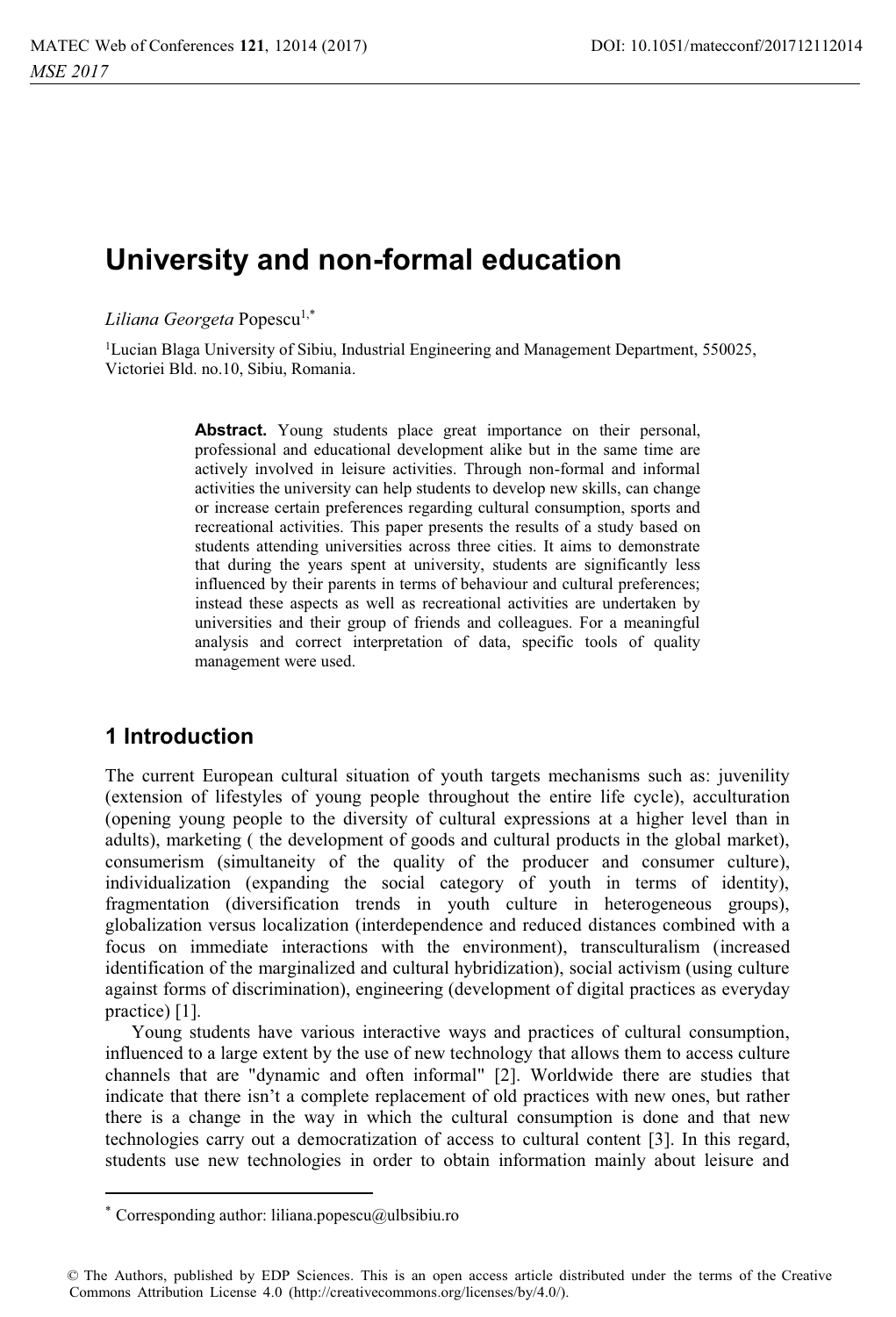opportunities of school education, jobs and occasional study trips and work but are also interested in social issues (globalization, human rights, social commitment and voluntary) [4].

# **2 Leisure activities of students**

According to the Eurobarometer (published in 2015) carried out at EU level, on a sample of 13,000 young people aged between 15 and 30 years, who were questioned about their participation in society, focusing on their involvement in cultural activities 80% of the respondents to the survey answered that they went to the cinema or a concert in the last 12 months [5].

At a national level, in 2015 young respondents to a survey by the National Institute for Cultural Research and Training [6] chose to consume dynamic, varied, interactive types of culture: 70.7% used culture in the public space through going to the cinema, while 61.6% of young people went to music or entertainment shows, and almost 50% went to the theatre.

Festivals are the main types of cultural activities where young viewers are passive consumers of culture. According to the latest study by the National Institute for Cultural Research and Training in 2015 on a sample of 375 young people age between 14 and 30, the factors that lead young people to attend festivals to the greatest extent were: the possibility to share this experience with other family members - 52.7%; the opportunity to relax and stand out - 46.1%; opportunity to meet people with similar preferences and cultural habits - 42.7% (Table 1). Young people want to experience the festivals in a personal way as much as possible and view them as a leisure activity, their very nature being one of celebration, festivity and are something attractive because it is perceived as "special occasion", as something which brings several "opportunities" together [6].

| How important are the following<br>aspects when you decide to go to a<br>festival?                          | not<br>important | Not very<br>important | Important<br>enough | Very<br>important |
|-------------------------------------------------------------------------------------------------------------|------------------|-----------------------|---------------------|-------------------|
| The opportunity to go with other<br>family members                                                          | $1,0\%$          | 9,2%                  | 37,1%               | 52,7 %            |
| The ability to relax / rest / detach                                                                        | $1,5\%$          | $8,6\%$               | 43,8%               | 46,1%             |
| Opportunity to meet people like you<br>with the same cultural preferences,<br>habits etc.                   | 2,4%             | $14,5\%$              | 40,4 %              | 42,7%             |
| Famous artists are performing                                                                               | $3,3\%$          | 12,4%                 | 41,8%               | 42,5 $%$          |
| Ability to learn new things, to enrich<br>vour knowledge                                                    | $0,7\%$          | $14.1\%$              | 43,9%               | 41,3 %            |
| The opportunity to experience more<br>cultural products in one place (music,<br>film, dance, theater, etc.) | $3.4\%$          | 11,7%                 | 45,2 %              | 39,8%             |
| To have free access                                                                                         | 4,6 $\%$         | 18,4%                 | 38,1 %              | $39\%$            |
| The opportunity to experience new<br>things                                                                 | $4,5\%$          | $8,6\%$               | 48,2 %              | 38,7 %            |
| To take place outdoors                                                                                      | $4,5\%$          | 22,6 %                | $37,5\%$            | 35,4%             |
| To be recognized as a festival with<br>tradition                                                            | 6,7%             | $20.9\%$              | 37,4%               | $35\%$            |

**Table 1.** Determining factors of youth participation in festivals [6]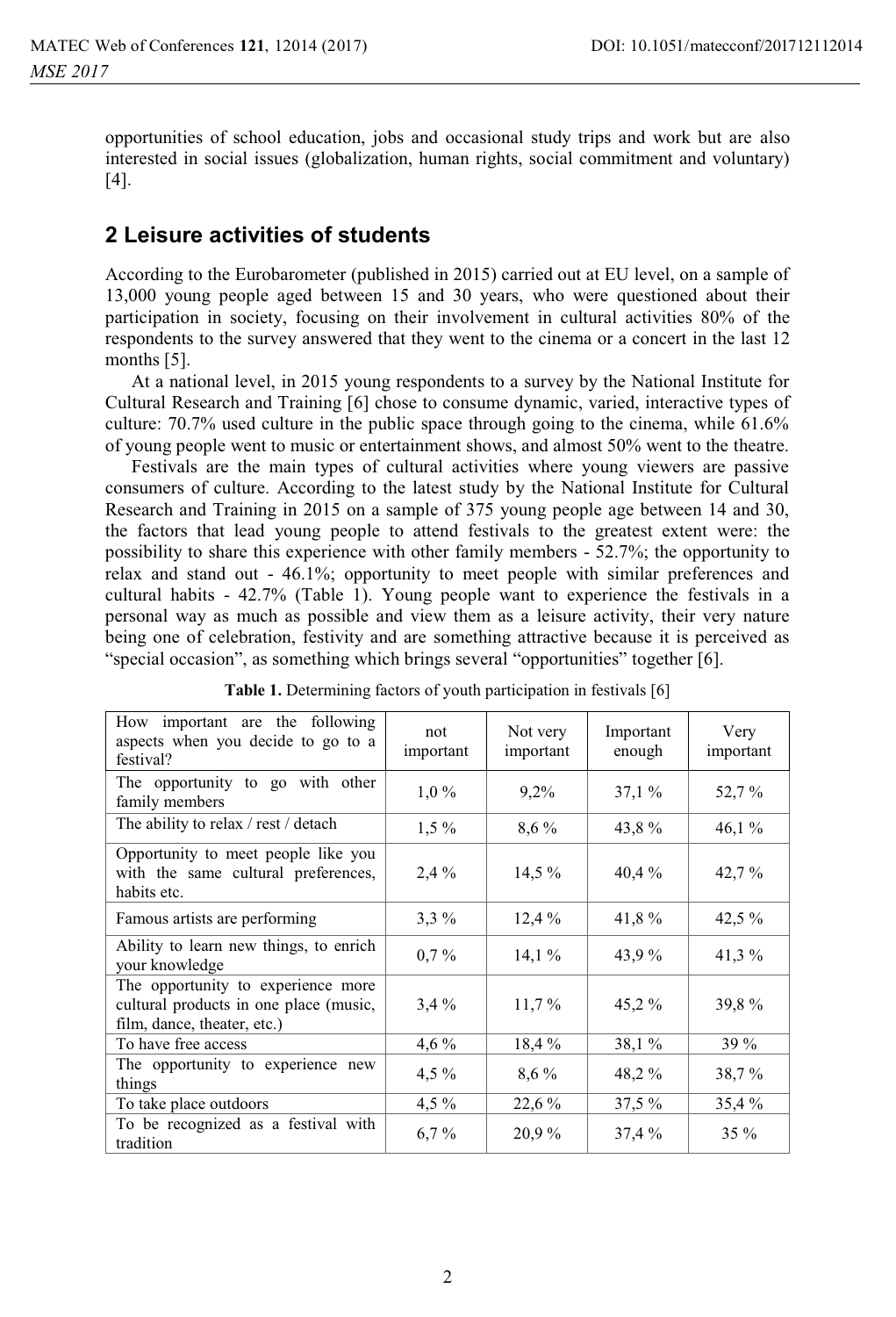| The<br>opportunity to experience<br>different cultures and habits other than<br>your own/where you live                 | $3.4\%$ | $13.3\%$ | 48.9%  | 34.4% |
|-------------------------------------------------------------------------------------------------------------------------|---------|----------|--------|-------|
| The ability to see $/$ help $/$ get involved<br>in events and activities that typically<br>you would not have access to | $4.7\%$ | $8.9\%$  | 56.4 % | 28.9% |

### **3 Case Study**

This case study was conducted by the network of University Cultural Centers from Romania, institutions, which, in association with young people, students and student organizations implement movements that allow young people to become cultural actors, with access to knowledge and to the practice of culture and creation. The activity of University Cultural Centres is to ensure conditions for students to be able to express their initiatives in a complex way, and to show the depth of the student energy and thought. As a culture provider, the University Cultural Centres have to always be innovative, cultural offerings must be always attractive, creative and interactive.

This study follows the relationship between young people and culture, focusing on issues such as the access of students to culture, the level of public cultural consumption, the role of cultural education in access and increasing youth interest in culture.

University Cultural Centres annually organize festivals for national or international students on different areas: music, dance, folklore, fashion and fashion design, literary, visual arts, etc. These types of events are composed of creator-students, performers, producers of culture but also of those who passively consume culture (spectators). For both groups the events deliver cultural education. It should be emphasized that the University Cultural Centre includes all cultural areas, therefore the only cultural institution where the resulting cultural product is as much a concert as show of folklore, as theatre, as dance, as music, etc.

Students represent the category of youngsters who place great importance on their personal, professional and educational development, but are also actively involved in leisure activities. Practical reasons why young people pursue artistic or creative activities, according to a study undertaken in universities from Sibiu, Cluj-Napoca and Ploiesti on a sample of 500 students, are shown in Figure 1.



**Fig. 1.** Reasons why young people practice artistic activities.

According to the questionnaires drawn up annually by the University Cultural Centre of Sibiu the members of the bands and groups working in the institution, 350 respondents said they are interested in learning something new (35%), the institution supports their launch /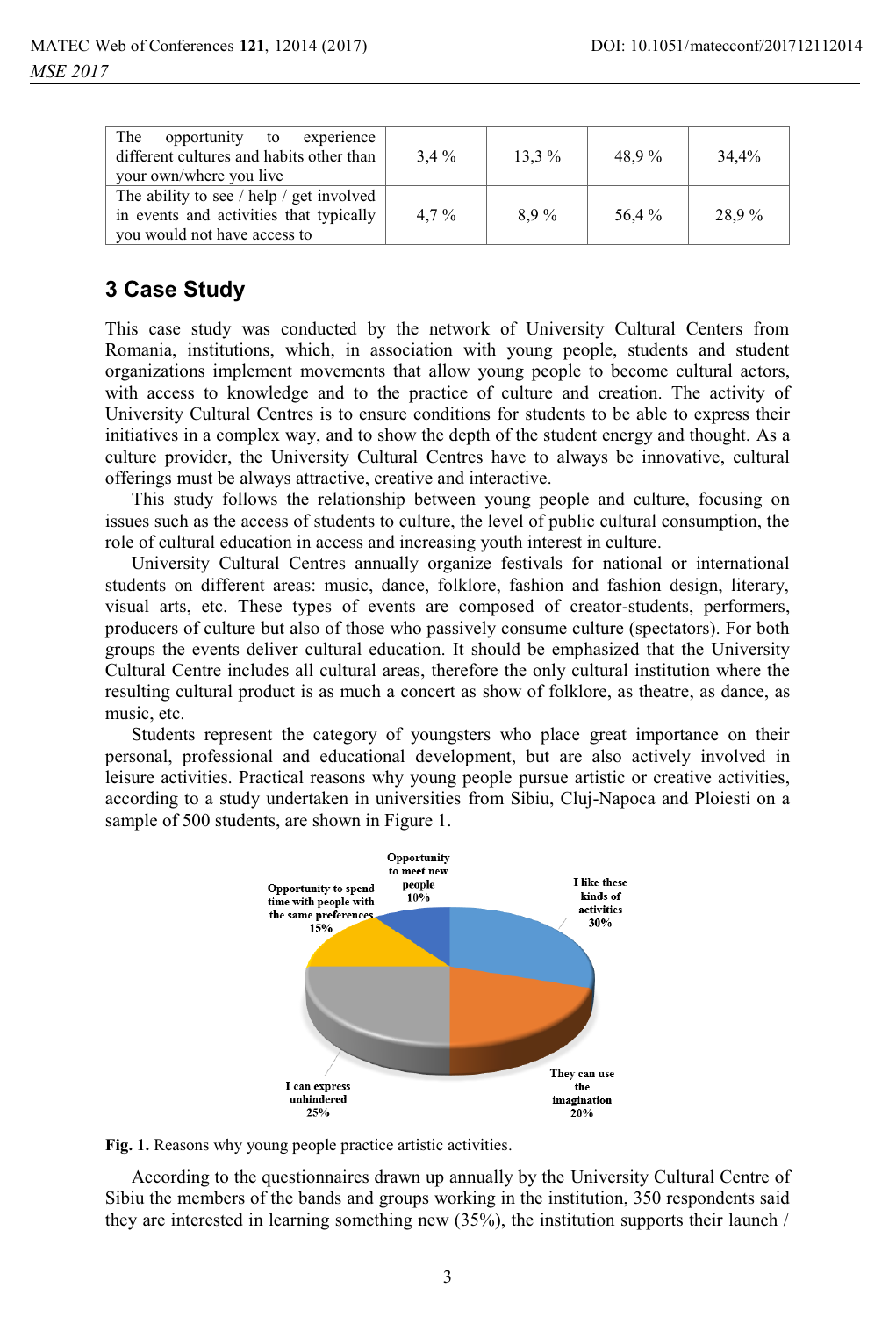promotion at national level (24%), the institution offers them the chance to visit new places by participating in national and international festivals (20%), they have the opportunity to spend time pleasantly in a group of friends (10%) that want to develop ideas outside the university  $(10\%)$ , others  $(1\%)$ . (Figure 2.)



**Fig. 2.** Reasons for students working in artistic societies.

Nationally the most common leisure activities of young people, regardless of the age or gender are photographing and filming. (Figure 3, Figure 4).



**Fig. 3.** Youth arts activities, analysis by age.

The graph in Figure 3 contains the values for the answers "YES, I have done..." and the distribution by gender (female / male) responses to the questions asked is shown in the graph in Figure 4.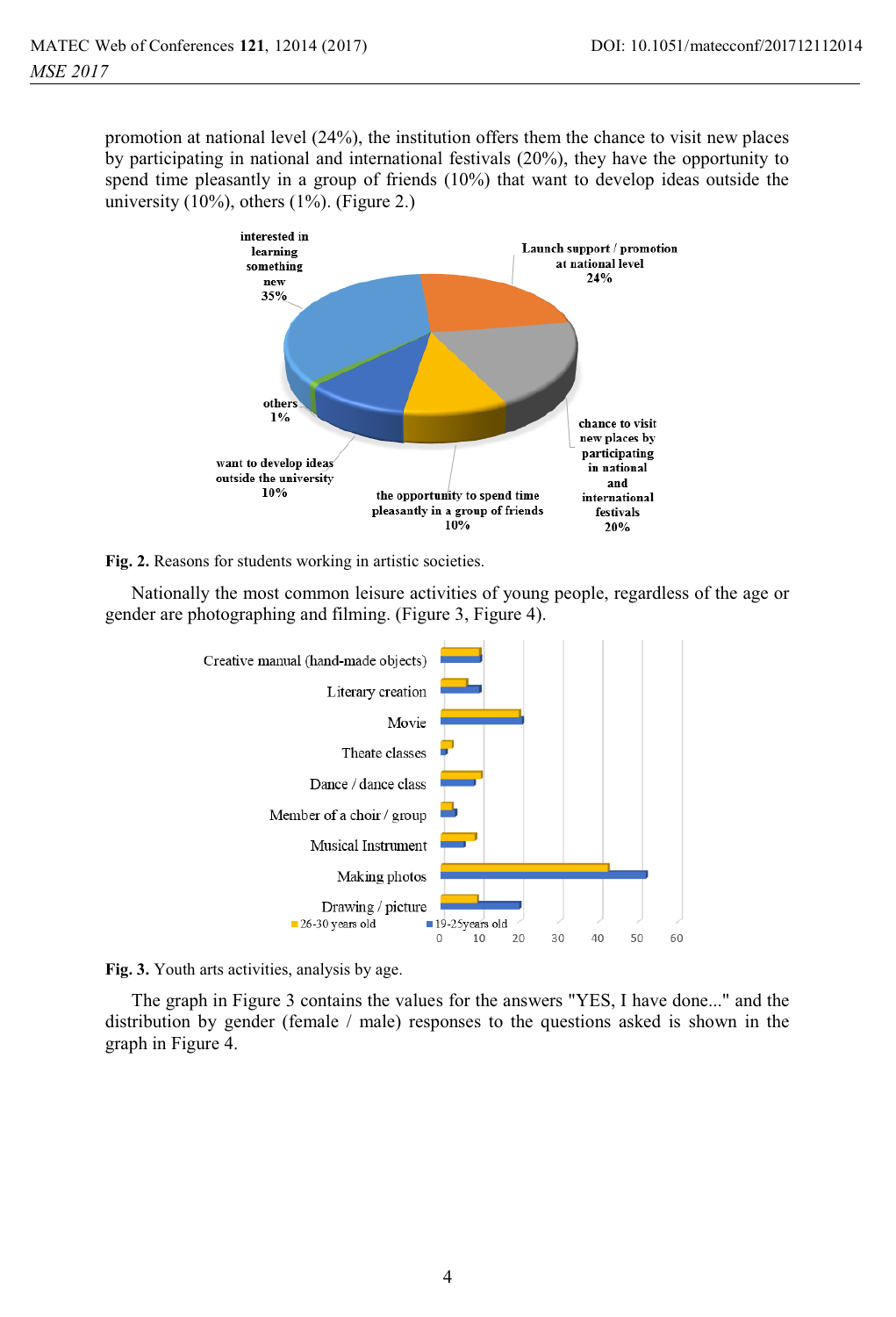

**Fig. 4.** Youth arts activities, analysis of gender categories.

Having in view these results, and the results from other studies [7, 8] the universities or the universities cultural centres could develop new extra-curricular activities, non-formal activities for students in these fields. Photography is the most appreciated activity whatever the field of study in which students are enrolled. Also, they are interested in learning something new. Students and students' associations have to be stimulated by the universities or by the university cultural centres to develop extra-academic activities by:

- providing support for the operation of the educational process;
- development and support of the creative activity;
- support the practical training of students;
- involvement of students in the formative process modernization;
- increasing artistic competence of students.

 The problem linked to the students' involvement in projects remain open for the future. A quality management system, an essential component of the overall management for any organization, must allow actions and procedures for continuous quality improvement [9]. The ways for involving students in the formative process modernization is achieved by:

- defining the priority directions of development consistent with existing human resources and infrastructure and tightly correlated with the students' demands;
- identifying and organizing new extra-curricular activities taking into account the space used;
- boosting enrolment in such activities through their participation in various national or local events;
- identifying resources for financing to increase participation in domestic and international competitions fundraising.

Art and culture forms multiple and constantly changing, according to tastes, places and period. They are, in a way, part of the heritage of the past, present and future, personal and collective, to which successive generations contribute. There is a kind of reflection of each society. Students through their practice of culture and their capacity for initiative, exploration and innovation, build and play a role in these cultural developments. It is therefore important to allow access to culture in all its forms and to promote their possibilities for creative activity including in new areas [1].

# **4 Conclusions**

Knowing how young people spend their time outside the university is very important in terms of offers and services provided by cultural or other organizations. Considering the lack of extensive research on the relationship between young peple and cultural activities,